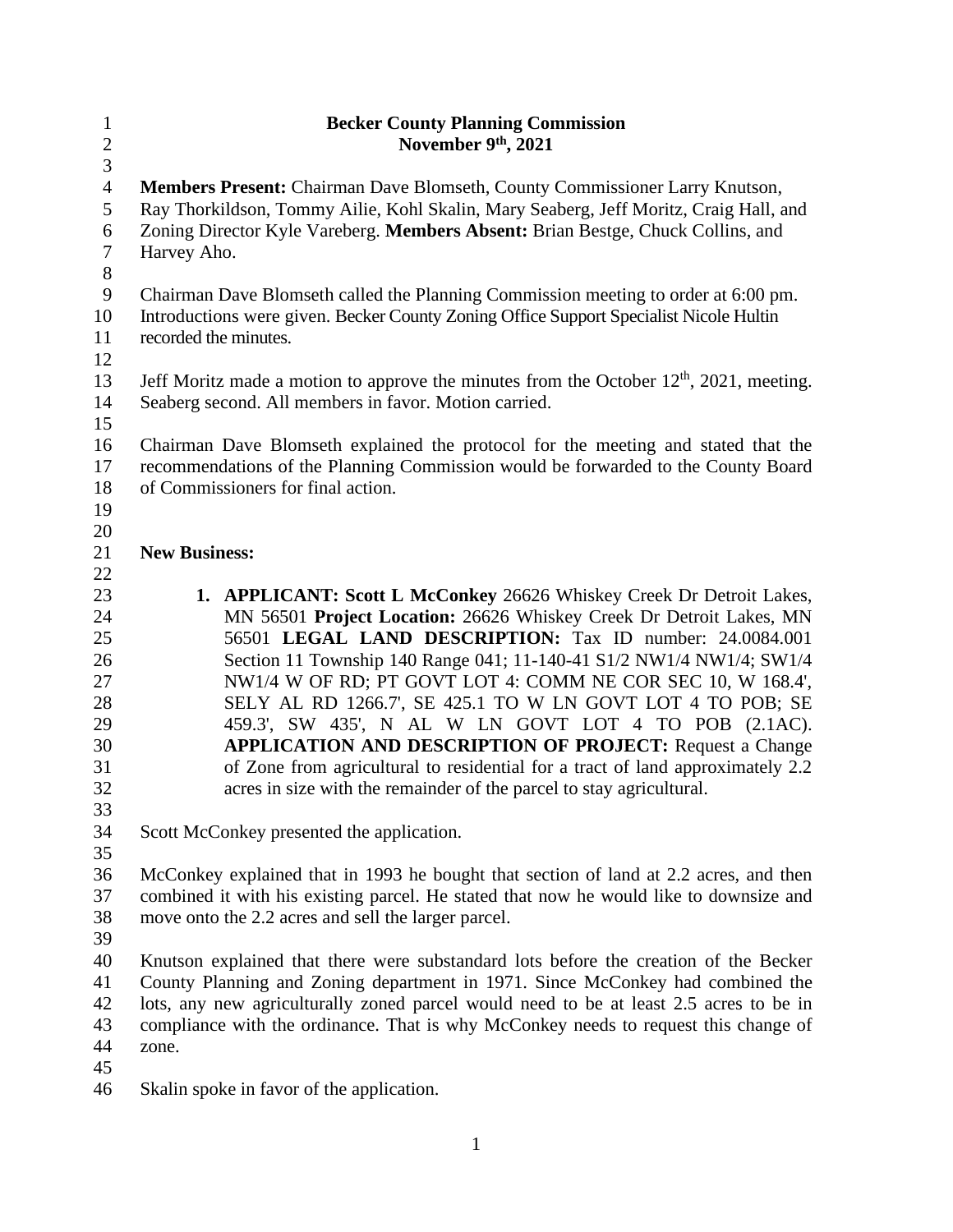- Hall asked if the parcel was zoned residential when McConkey bought it in 1993, and if he had changed it to agricultural when he combined the two.
- 
- McConkey stated no, it was agricultural.
- 
- Seaberg asked McConkey if he would need to have a new survey done to split that section back off the existing parcel.
- 
- McConkey stated no, he should be able to use the legal description from a deed before the parcels were combined.
- 
- Vareberg stated that has been allowed in the past.
- 
- Seaberg commented that it seemed like taking anything less than 2.5 acres and changing it to residential in an area surrounded by agriculturally zoned parcels would be spot zoning.
- 
- Skalin stated that this situation does not meet the definition of spot zoning.
- 
- McConkey stated that if he were to make it 2.5 acres it would cut into the cornfield in a way that would make it harder for equipment to maneuver around that property line. Although he owns the property now, his intention is to sell it either to family or someone else.
- 
- Hall recommended adjusting it to be 2.5 acres so there wouldn't be need for a zone change.
- 
- Skalin commented that in doing so you're asking the homeowner to give up and extra one-third (1/3) of an acre, and every acre counts.
- 
- Knutson stated that you don't change the ordinance because of financial gain.
- Skalin stated again that it is not spot zoning.
- 
- Knutson said that it is according to the Becker County definitions.
- 
- Skalin asked where he can find the definition through Becker County, and then read a legal definition he had of spot zoning regarding cities and counties, that read:
- Has no supporting rational basis that relates to promoting public welfare.
- Establishes a use classification inconsistent with surrounding uses and creates an island of
- 87 nonconforming use within a larger zoned district (for example one lot where industrial uses are permitted in an otherwise residential zone). are permitted in an otherwise residential zone).
- Dramatically reduces the value for uses specified in the zoning ordinance of either the
- rezoned plot or abutting property.
- 
-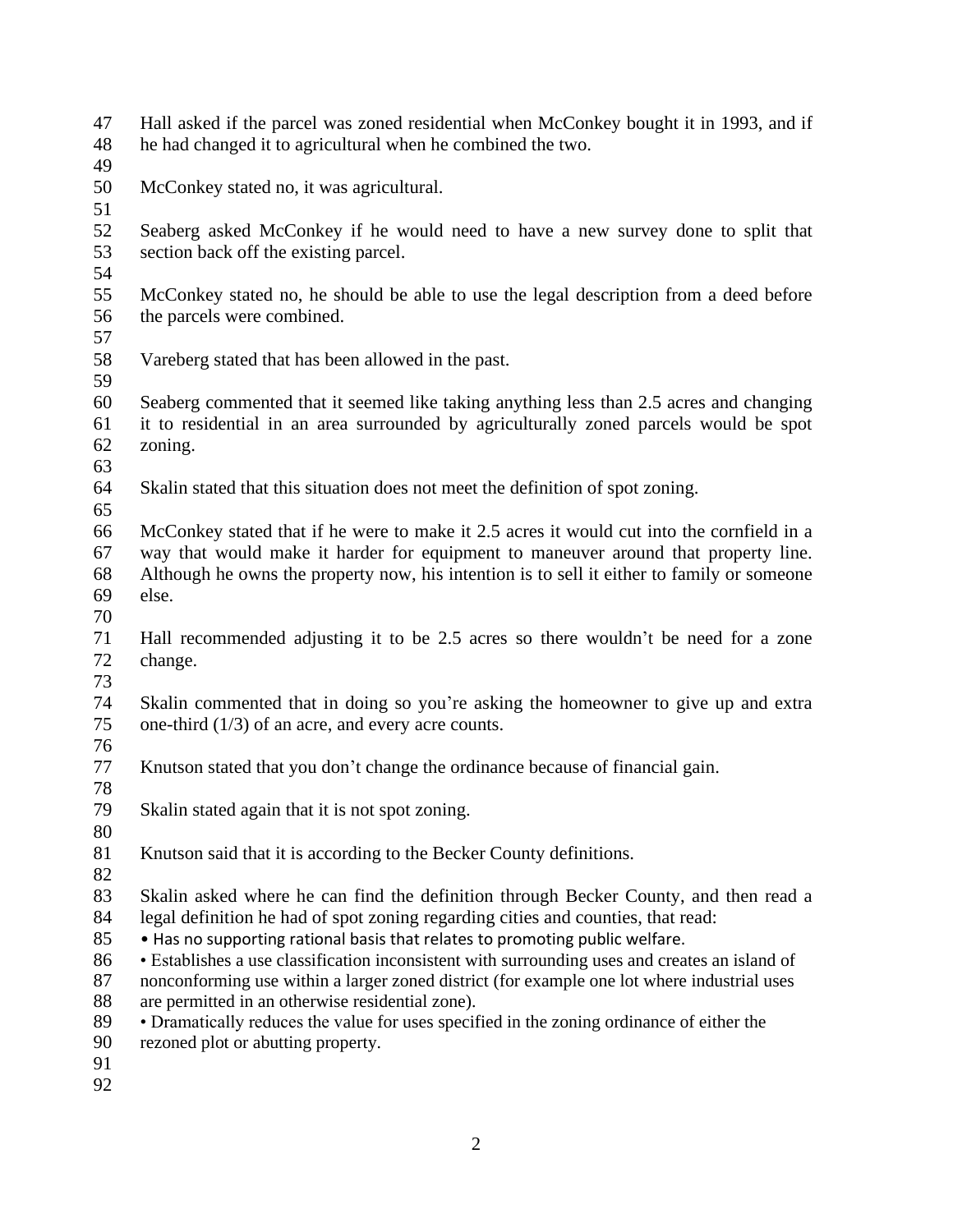| 93<br>94                               | Regarding that description Skalin stated that there is no financial gain to be had here and<br>that McConkey is not creating an island.                                                                               |  |
|----------------------------------------|-----------------------------------------------------------------------------------------------------------------------------------------------------------------------------------------------------------------------|--|
| 95<br>96<br>97                         | Knutson stated that there are no other residentially zoned properties in that area.                                                                                                                                   |  |
| 98<br>99                               | Skalin asked what Knutson defines as an area.                                                                                                                                                                         |  |
| 100<br>101                             | Knutson said in that vicinity, not counting riparian lots, there are no residentially zoned<br>parcels.                                                                                                               |  |
| 102<br>103<br>104<br>105               | Skalin argued that is only the case because the county was blanket zoned agricultural<br>many years ago.                                                                                                              |  |
| 106<br>107<br>108                      | Knutson stated the reason for that was because there is a difference between urban and<br>rural areas.                                                                                                                |  |
| 109<br>110                             | Knutson insisted that zoning that parcel residential would in fact be creating an island.                                                                                                                             |  |
| 111<br>112<br>113                      | Skalin also stated that that is does not decrease the values of the existing or rezoned<br>parcel.                                                                                                                    |  |
| 114<br>115                             | Knutson said that it could.                                                                                                                                                                                           |  |
| 116<br>117<br>118<br>119               | Skalin stated that property previously had a house on it, and that changing the zone is not<br>going to change anything about how that parcel is used. It will be used just like it was<br>before they were combined. |  |
| 120<br>121<br>122                      | Knutson commented that what McConkey wants to do could be easily remedied without<br>a zone change by splitting off 2.5 acres instead of the proposed 2.2 acres.                                                      |  |
| 123<br>124<br>125                      | Knutson also stated that county does have a precedent set that considers this to be spot<br>zoning.                                                                                                                   |  |
| 126<br>127                             | Testimony closed.                                                                                                                                                                                                     |  |
| 128<br>129<br>130                      | Ailie commented that since the request is to go back to what it was, that it is worth<br>considering.                                                                                                                 |  |
| 131<br>132                             | Blomseth agreed.                                                                                                                                                                                                      |  |
| 133<br>134<br>135<br>136<br>137<br>138 | MOTION: Ailie motioned to approve the application; Skalin second.<br>Thorkildson, Skalin, Moritz, Seaberg, Ailie in favor. Hall opposed. Motion<br>carried.                                                           |  |
|                                        |                                                                                                                                                                                                                       |  |